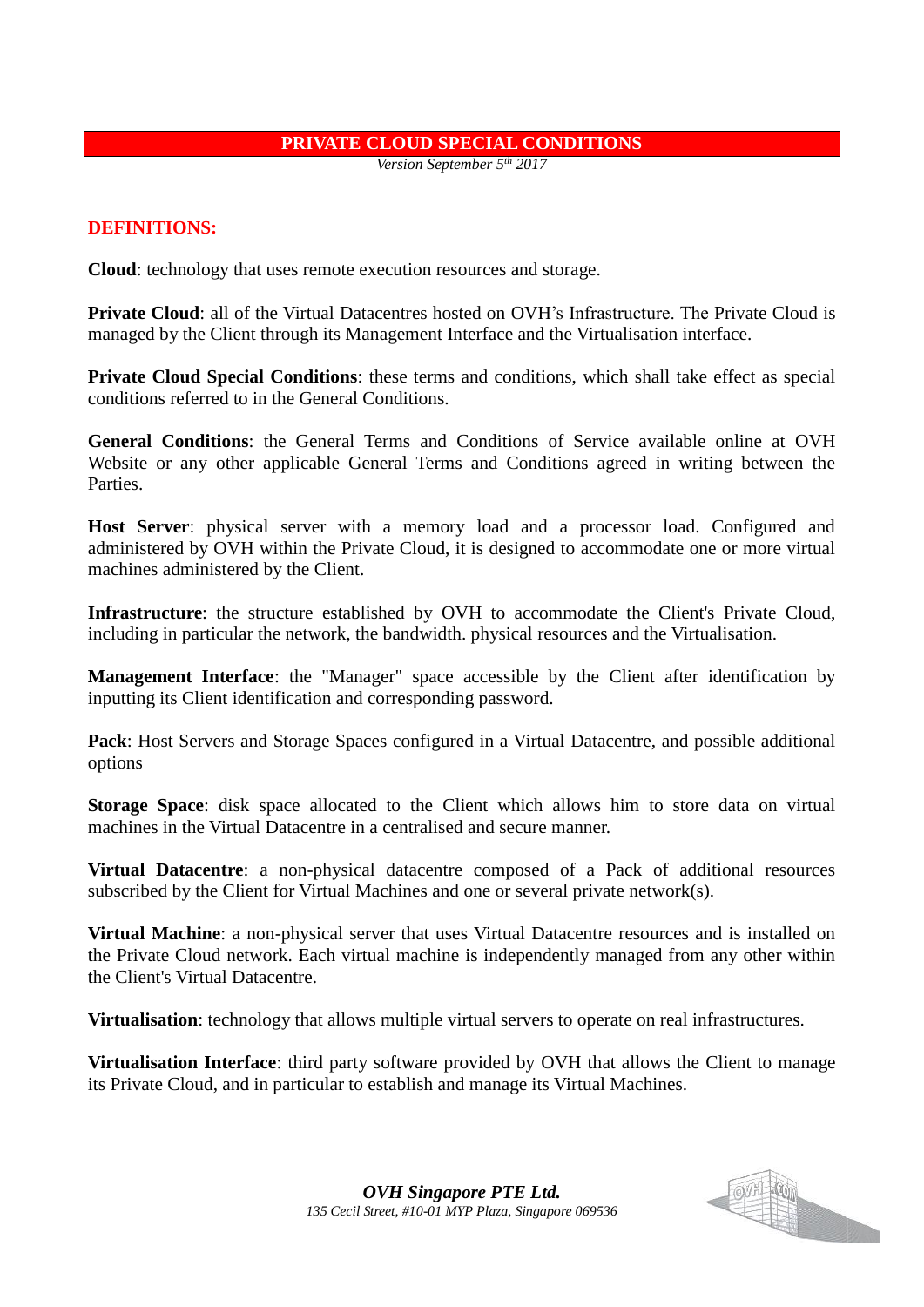### **ARTICLE 1**: **PURPOSE**

These Special Conditions govern the OVH Private Cloud Service (the "Service").

These special conditions supplement the OVH General Terms and Conditions and shall prevail in case of conflict.

## **ARTICLE 2**: **MEANS**

OVH shall provide the Client with access to a Private Cloud composed of Virtual Datacentres, that has a private and secure network (the "Service"). Due to the highly technical nature of its Service, OVH shall not be liable for downtime to the Service caused by routine or emergency maintenance by OVH or occasioned by the acts or omissions of third parties.

The Client confirms that it has all the necessary technical knowledge to ensure the correct administration of the Private Cloud.

The Client shall be the sole administrator of the Virtual Datacentres which comprises the Private Cloud. OVH has no responsibility for the administration of the Client's Virtual Datacentres. OVH's obligations in relation to administration of the Private Cloud are limited solely to maintenance actions on the Infrastructure, the provision of an energy supply and the network connection to the Client's Private Cloud.

The Client undertakes to use the Service, including the network resources allocated to it, in good faith.

# **ARTICLE 3**: **TECHNICAL SUPPORT**

In addition to the "Incident" service set up by OVH, and made available to the Client at http://www.ovh.com, for all technical support regarding the use of the Service, OVH also offers users the opportunity to share their problems on the forum available at http://forum.ovh.com or on the dedicated Private Cloud mailing list: pcc@ml.ovh.net.

#### **ARTICLE 4**: **DELIVERY OF SERVICES**

OVH proposes to the Clients different Pack configurations which are described more fully online at www.ovh.com.sg. Each Pack shall include a minimum of one Host Server and two Storage Space.

Depending of the range of the Host Server and the choice of Pack, the performance and features available on the Virtual Datacentre can be different.

The Client is responsible for selecting Pack and resources (Host Server, Storage Space) which configuration meet its/his expectations and needs.

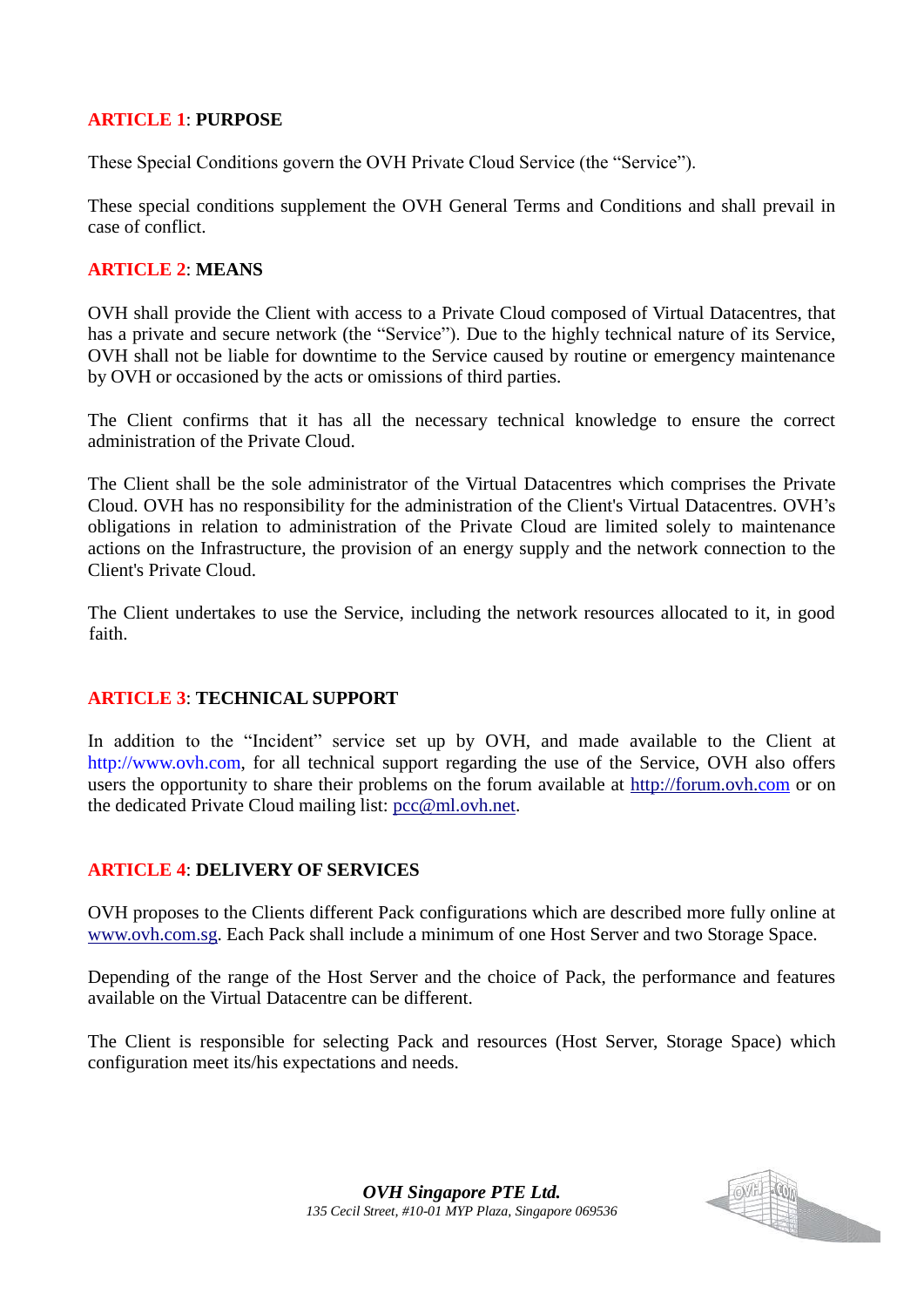Any modification made to the Pack by the Client may affect the amount charged for the Service. The Client will be informed via email of its modification.

In addition to its Packs, the Client can select additional ressources (such as Host Server, Storage Space, etc), and/or optional tools and features such as back-up, supervision, virtualisation, etc. Optional tools and features are subjected to the applicable conditions of use available on OVH WebSite.

Minimum or additional resources (such as Host Server) may be required depending of the optional tools and features selected.

Services are managed by the Client by using the Virtualisation Interface, accessible from the start of the Service by the Client.

The Client may connect to the Management Interface or Virtualisation Interface to monitor its data usage and to manage its Packs. The Client may view its Virtual Datacentres and order any additional options or resources required. The Client may also view its billing status in this interface.

## **ARTICLE 5**: **DESCRIPTION OF SERVICE**

The Private Cloud Service is a service provided solely to businesses, and by entering into the Contract the Client warrants that it is entering into the Contract for the purposes of business or trade.

The Service is based on features of integrated virtualisation solutions ("Hypervisors") developed by OVH partners (Vmware®, Microsoft) or by other third party licensors.

The Client acknowledges that each Virtualisation Interface has its own features. The Client acknowledges that its choice of Hypervisor is final, and that total compatibility of the features and interoperability between the different Virtualisation Interfaces cannot be guaranteed and is the responsibility of the Client.

Using its Host Servers and Storage Spaces, the Client may install up to 15,000 Virtual Machines (with a maximum of 10,000 Virtual Machines being used simultaneously) to make up its own Virtual Datacentre, subject to the Client being solely responsible for its administration.

The Client shall manage all IP address resources related to its Private Cloud to ensure the proper functioning of the Service.

The Client shall be responsible for ensuring that it has sufficient IP addresses to assign, or as the case may be, to enable the Hypervisor to assign an IP address to each of its Virtual Machines. The Client is solely responsible for the utilisation of all IPs rented from OVH.

Each Private Cloud has its own private network. The output bandwidth of the Private Cloud is limited to a maximum volume of data as set out in the Client's Order. The Client may subscribe to an option allowing him to increase the bandwidth.

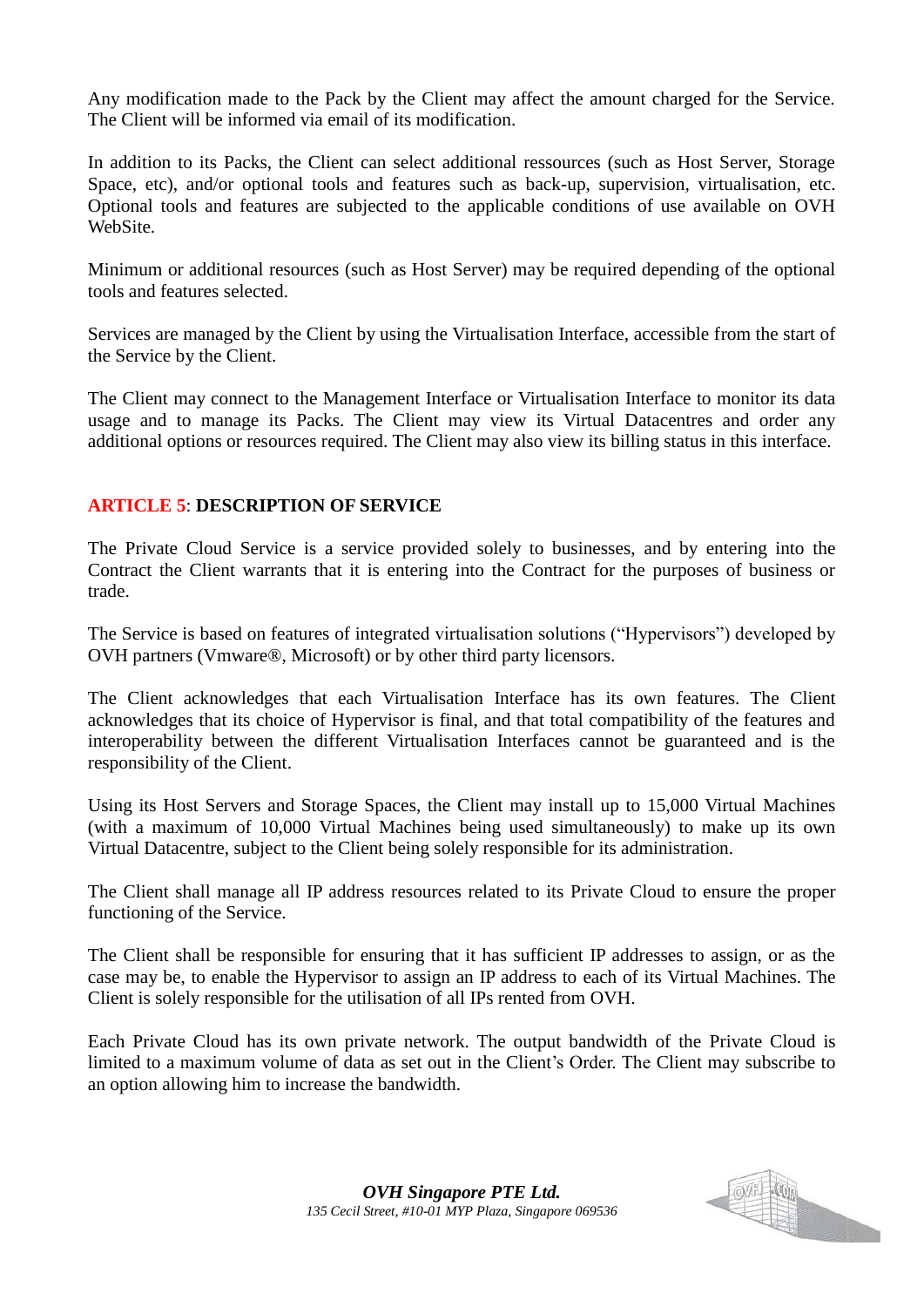The Client may view the history of its Private Cloud's bandwidth consumption traffic volume recorded for the current month in the Management Interface.

In relation to each Virtual Datacentre, the Client shall be the sole administrator of its resources, shall ensure the smooth functioning of its Virtual Machines, and may purchase additional resources (increase resources, Host Servers, Storage Space) if required.

#### **ARTICLE 6**: **CONDITIONS OF USE OF THE SERVICES**

The Client warrants that it has the power, authority and capacity necessary for the conclusion and implementation of the obligations set forth herein.

OVH shall not be liable for any malfunction of the Service resulting from an update of the Hypervisor carried out by the Client.

The Client is the sole administrator of its Private Cloud and is solely responsible for the management of the data stored on the Service. The Client is responsible for making the required backups to ensure the continuity of its Service and activities. OVH does not backup specific Client data hosted on the Private Cloud including when the Back-up option is selected. When the Back-up option selected, the Client remains solely responsible for the utilization (parameters, back-up launch, integrity checks, etc) of the back-up tools made available by OVH.

OVH reminds the Client that unless otherwise specified, the Service does not include any Business Continuity Plan (BCP) or Disaster Recovery Plan (DRP). It is the Client's responsibility to set up its own BCP and/or DRP. The Client may elect to order Private Cloud in separate datacentres in order to spread the risk across different environments. The Client shall take all appropriate technical and organisational measures necessary to maintain its business in the event of a major malfunction that could have an impact in terms of availability, integrity and confidentiality of its own service.

OVH's obligations under these Private Cloud Special Conditions are limited to providing the material and network resources needed for the Private Cloud. As such, OVH has no obligation in relation to the content of sites stored, transmitted or uploaded on the Service (information, sound, text, images, items, data or other content accessible), the contractual relationship between the publishers of those sites and their host, or the administration of the Virtual Machines established on the Client's Service.

The Client shall establish an easily accessible and visible system that allows any person to notify the Client of any content provided by the Client by this Service which glorifies crime against humanity, incites racial hatred, is pornographic, is an incitement to violence and injury to human dignity, or is in any other way illegal or immoral. The Client must take action on such information as soon as possible once notified.

The Client undertakes to respect the rights of third parties, including but not limited to intellectual property rights such as copyrights, licensing, design rights, rights to patents or trademarks. The Client shall not make available to the public through sites hosted on the Private Cloud any files,

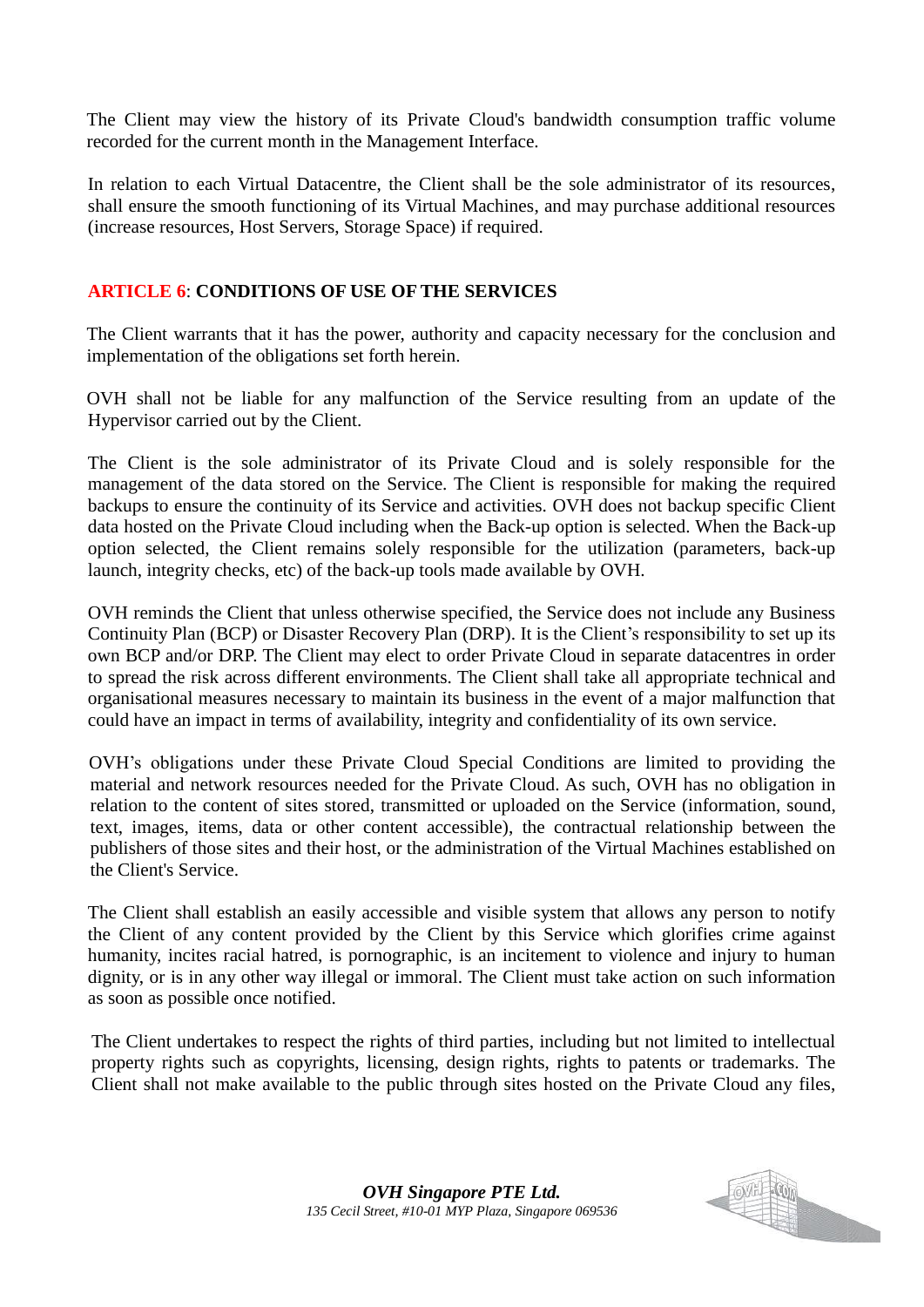content, hypertext links, or proxy newsgroup that infringes the intellectual property or other rights of third parties.

OVH shall not be liable for any Service malfunction resulting from any use by the Client or its staff or any person to whom the Client has provided a password or passwords for the Service. Similarly, OVH accept no liability for the loss of the above passwords.

The Client is solely responsible for managing access to its Virtualisation Interface and assumes full responsibility for its actions, modifications or configuration carried out by it in relation to its Service. The Client shall defend, indemnify and hold harmless OVH against claims, actions, proceedings, losses, damages, expenses and costs (including without limitation court costs and reasonable legal fees) arising out of or in connection with the Client's use of the Virtualisation Interface and/or the Service.

The Client shall be responsible for any connection, Service change or orders made through the Management Interface or Virtualisation Interface.

To maintain a suitable level of security for the Client's Service and all the services present on its infrastructure, OVH may from time to time announce updates by email via the mailing list pcc@ml.ovh.net, the availability of updates corresponding to the Client's Service.

At the same time, the Client shall regularly check its Management Interface for updates that will be required on its Service. If the Client fails to update the Service, OVH reserves the right to limit the Client's Service and to inform the Client.

The Client undertakes not to send unsolicited email, or SPAM, from its Service. Failure to comply with this code may result in the suspension of the Private Cloud and / or termination of the Contract.

The Client acknowledges that for security reasons, some features and protocols (such as IRC or peer to peer file sharing) may be subject to limitations from the Service. Proxies and anonymisation services are strongly discouraged from the Service. The Client shall not use any of the Services to create or host a proxy server or any other form of anonymisation service.

The Client shall use the Service in accordance with the applicable licences of the different virtualisation solutions. OVH reserves the right to suspend the Service without notice if the Client breaches the terms of these licences.

The Client shall use the Services in compliance with any applicable laws and regulations. OVH reserves the right to exercise compliance controls in relation to the Client's use of Service.

The Client shall defend, indemnify and hold harmless OVH against any liability, cost (including without limitation court costs and reasonable legal fees), expense or damage suffered or incurred by OVH which arises out of or in connection with any third party claim concerning any content provided by the Client.

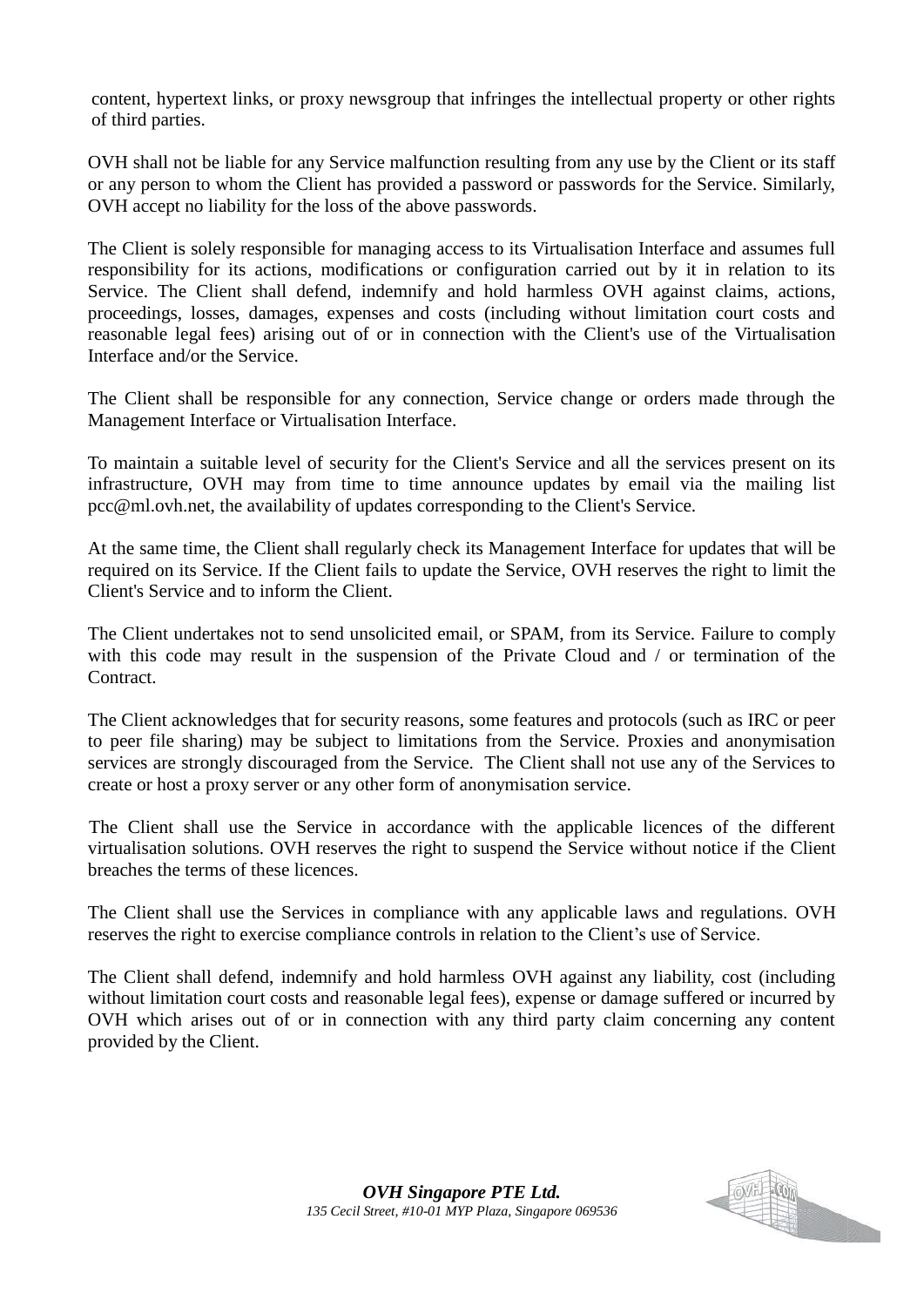The Client acknowledges and agrees that OVH and/or its licensors own all intellectual property rights in or related to the provision of the Service, the Virtualisation Interface, and in any other software made available to the Client in connection with these Private Cloud Special Conditions. Except as expressly stated herein, these Private Cloud Special Conditions do not grant the Client any rights to, or in, patents, copyrights, database rights, trade secrets, trade names, trade marks (whether registered or unregistered), or any other rights or licences in respect of the Service, the Virtualisation Interface, or any related software or documentation. The Client shall defend, indemnify and hold harmless OVH against claims, actions, proceedings, losses, damages, expenses and costs (including without limitation court costs and reasonable legal fees) arising out of or in connection with the Client's:

- (a) use of the Service, the Virtualisation Interface, or in any related software or documentation other than in accordance with these Private Cloud Special Conditions; or
- (b) breach of OVH, its partners or the third party licensor's intellectual property rights.

The Client acknowledges that the development of the Virtualisation Interface and its updates are carried out at the sole discretion of OVH, its partners and third party licensors in accordance with their own timetable. The Client may therefore be required to upgrade to any updated version of the Virtualisation Interface to ensure the continued proper functioning of the Service.

## **ARTICLE 7: MITIGATION (protection against DOS and DDOS attacks)**

OVH shall implement protection against DOS (Denial of Service) and DDOS (distributed denial of service)-type hacking attempts provided that these attacks are conducted in a manner that OVH reasonably considers to be serious enough to warrant such protection. In implementing such protection, OVH shall use reasonable endeavours to ensure that the operation of the Client's Services is maintained throughout the duration of a DOS or DDOS attack.

The protection referred to in this article involves monitoring the traffic sent to the Client's Services from outside OVH's network. The traffic identified as illegitimate shall then be rejected by OVH prior to reaching the Client's infrastructure, thus allowing legitimate users to access the applications offered by the Client in spite of the attack.

The protection measures shall only apply in respect of DOS and DDOS attacks and not in respect of any other form of attacks including but not limited to SQL injection, brute-force, abuse of security flaws or in similar-type attacks.

Given the nature of a potential DOS or DDOS attack and their complexity, OVH shall implement different levels of traffic protection, as it deems appropriate, in order to preserve its Infrastructure and the Services.

Mitigation of a DOS or DDOS attack is only activated on detection of the attack by OVH's tools and shall be implemented for a minimum period of 26 hours. Until activation of the mitigation, the Services shall bear the attack directly, which may lead to the temporary unavailability of the Services.

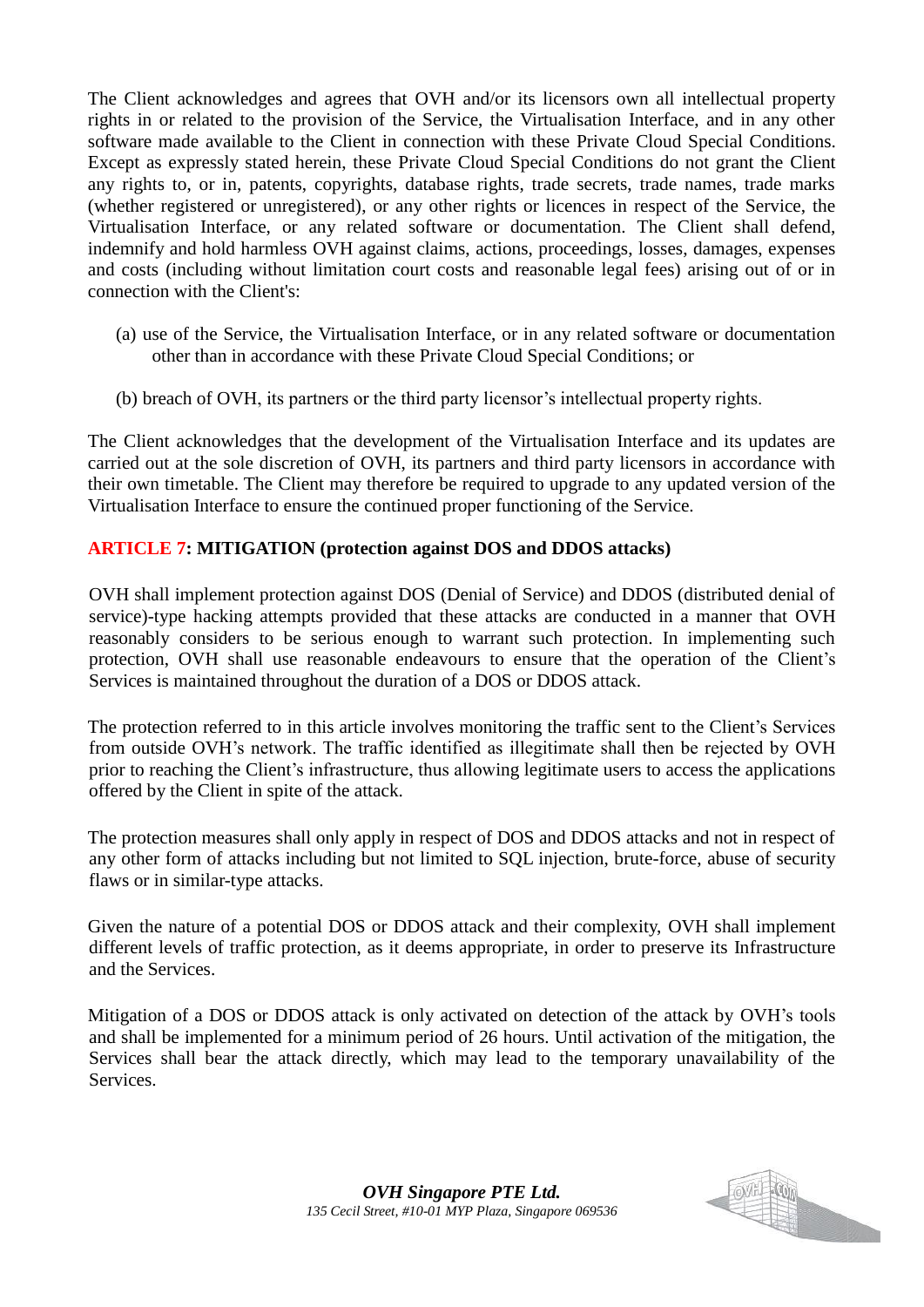Once the attack is identified and mitigation is automatically activated, mitigation shall not be deactivated prior to the end of the 26-hour period.

While mitigation is activated, OVH shall not guarantee the accessibility of the Client's Services but it shall endeavour to limit the impact of a DOS or DDOS attack on the Client's Services and on OVH's Infrastructure.

If, in spite of the activation of mitigation, a DOS or DDOS attack is of such a nature as to adversely affect the integrity of OVH's Infrastructure or the infrastructure of the other Clients of OVH, OVH shall strengthen its protection measures which may lead to the deterioration of the Client's Services or impact its availability for which OVH shall not be liable.

Where part of the traffic generated by a DOS or DDOS attack is not detected by OVH's equipment and reaches the Client's Services, the effectiveness of the mitigation shall also depend on the appropriate configuration of the Client's Services. In this regard, the Client shall be solely responsible for ensuring that it has adequate resources to administer the configuration of the Client's Services properly.

The Client shall be solely responsible for ensuring it secures its Services by implementing appropriate security measures including without limitation: using security tools (firewall, etc.), periodically updating its system, backing up its data and ensuring the security of its software (scripts, codes etc.).

## **ARTICLE 8: MEASURES FOR THE PREVENTION OF SPAMMING FROM OVH'S NETWORK**

OVH shall implement a system of technical measures intended to prevent the dispatch of fraudulent emails and spam from its Infrastructure.

OVH shall monitor outgoing traffic from the Server towards port 25 (SMTP server) on the internet, which shall involve monitoring traffic by means of automatic tools.

The outgoing traffic referred to above shall be monitored by OVH with a delay of a few seconds, rather than being filtered or intercepted. These operations shall be conducted by OVH in parallel between the Server and the internet.

OVH shall not conduct any tagging of e-mails, and shall not modify e-mails sent by the Client in anyway whatsoever. No information shall be stored by OVH during these operations aside from statistical data.

The abovementioned operation shall be conducted regularly and in a fully-automated manner by OVH and the Client acknowledges that no human intervention is involved during the monitoring of traffic to port 25 (SMTP port).

In the case of outgoing traffic from the Client's server, including e-mails, being identified as spam or fraudulent e-mails, OVH shall inform the Client by e-mail and block the Server's SMTP port.

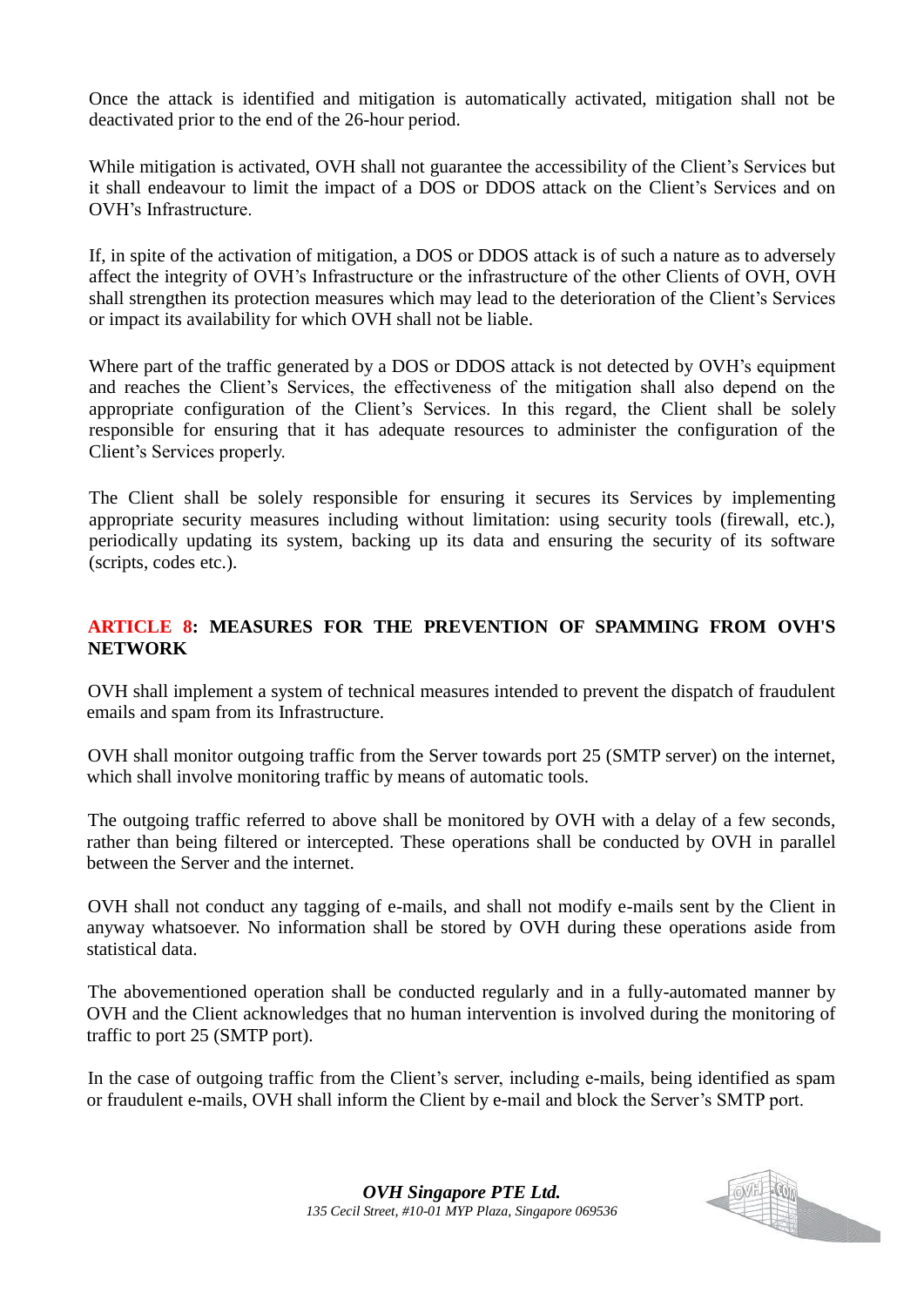OVH shall not keep any copy of e-mails sent from the Server's SMTP port, even when they are identified as spam.

The Client may request unblocking of the SMTP port through its Management Interface.

Any new e-mail identified as spam will entail a new blocking of the SMTP port by OVH for a longer period to be determined at OVH's reasonable discretion.

On the occurrence of OVH blocking the SMTP port for a third time, OVH reserves the right to deny any new request for the unblocking of the SMTP port.

# **ARTICLE 9**: **SERVICE LEVEL AGREEMENT**

9.1 In the event that any of the components of the Service set out in the table below is unavailable or malfunctions, the Client must contact OVH and create an incident ticket via its Management Interface.

9.2 To benefit from the Service Level Agreement, the Client must have at least two Host Servers, and the High Availability (HA) option must be activated in its Virtualisation Interface.

9.3 The Service Level Agreement does not apply to any Client that has only one Host Server. Likewise, such Client is not entitled to the payment of any service credits or a replacement Host Server in the event that the Service is unavailable or defective.

9.4 The application of the Service Level Agreement is triggered by the creation of an incident ticket in accordance with the terms and conditions set out in the table:

| Component                                   | Service Level Agreement | <b>Service Credits</b>                                                                                                                                                                                                              |
|---------------------------------------------|-------------------------|-------------------------------------------------------------------------------------------------------------------------------------------------------------------------------------------------------------------------------------|
| <b>Host Server</b>                          | 99,99%                  | Replacement of defective Host Server<br>within 15 minutes. If it cannot be<br>replaced within 15 minutes, 100% of<br>the price paid by the Client for the<br>defected Host Server will be credited.                                 |
| <b>Storage Space</b>                        | 100%                    | Credit of 5% of the price paid by the<br>Client for the affected Storage Space<br>per ten-minute period<br>of<br>unavailability, up to 100% of the<br>monthly price paid by the Client in<br>respect of the affected Storage Space. |
| Internal<br>Private Cloud<br><b>Network</b> | 100%                    | Credit of 5% of the total monthly<br>invoice price per ten-minute period of<br>unavailability, up to 100% of the<br>amount of the monthly invoice.                                                                                  |

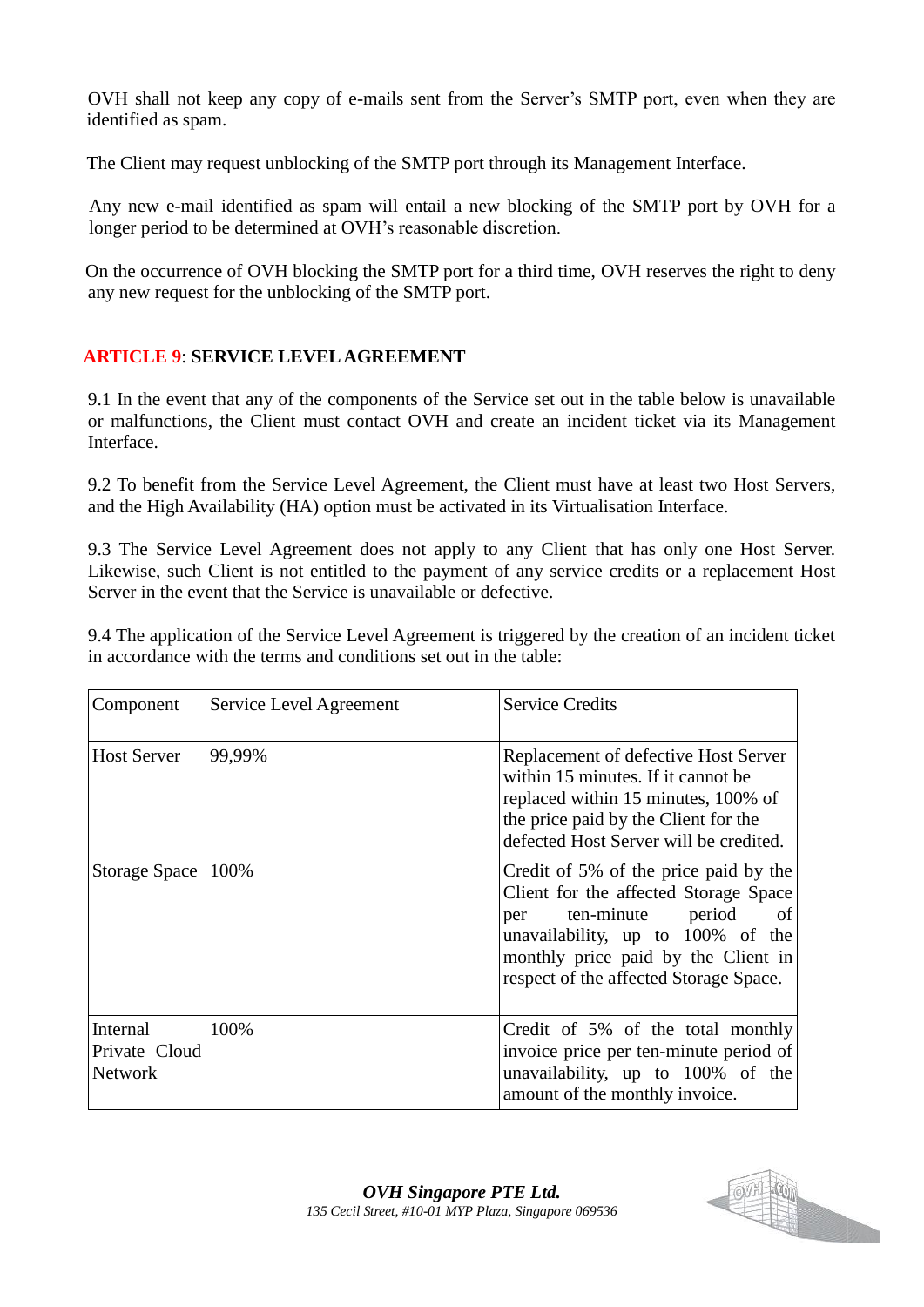| Connectivity                | 99.95% | Credit of 5% of the total amount of<br>the next monthly invoice per hour of<br>unavailability, up to 100% of the<br>amount of that invoice.                                                 |
|-----------------------------|--------|---------------------------------------------------------------------------------------------------------------------------------------------------------------------------------------------|
| Virtualisation<br>Interface | 99.9%  | Credit of 10% of the price of the<br>infrastructure management pack per<br>hour of unavailability, up to 100% of<br>the price paid by the Client for the<br>infrastructure management pack. |

"**Monthly availability rate**" means the total number of minutes in the month minus the number of minutes of unavailability in the month in question, divided by the total number of minutes in the month in question.

"**Unavailability**" means:

- Regarding the Host Servers: Unavailability to access to one or more of the Host Servers provided to the Client due to a breakdown or a malfunction of these Host Servers. Devaluation of the performance of the Infrastructure without lost of access to a Host Server is not considered as unavailability;
- Regarding the Storage Spaces: Unavailability to access to the Client's data that are stored in the Storage Spaces due to a breakdown or a malfunction of these Storage Spaces. An inability to access part of the Storage Spaces which does not impact the ability to fully access Client's data, is not considered as unavailability, including if a devaluation of performance of the Infrastructure (especially of the access time to the data) is observed;
- Regarding the network and the connectivity: Unavailability to access to the Host Servers and/or the Storage Spaces due to a breakdown or a malfunction of the network equipment or connectivity. The breakdowns and malfunctions of the network equipment or connectivity which do not impact the ability to access Host Servers and Storage Spaces are not considered as unavailability, including if a devaluation of performance of the Infrastructure (especially the response time) is observed;
- Regarding the Virtualisation Interface: unavailability to use part or all of the functionalities of the Virtualisation Interface due to an inherent problem of this application (excluding problems of settings or malfunctions related to a lack of maintenance or a lack of update of the application, which remain the Client's liability).

It is expressly agreed that the aforementioned service credits are the Client's sole remedy for all damages, losses, liabilities, costs and expenses resulting from OVH's failure to comply with its obligations under this Article 9. As such, the Client will renounce any further requests, claims and/or action.

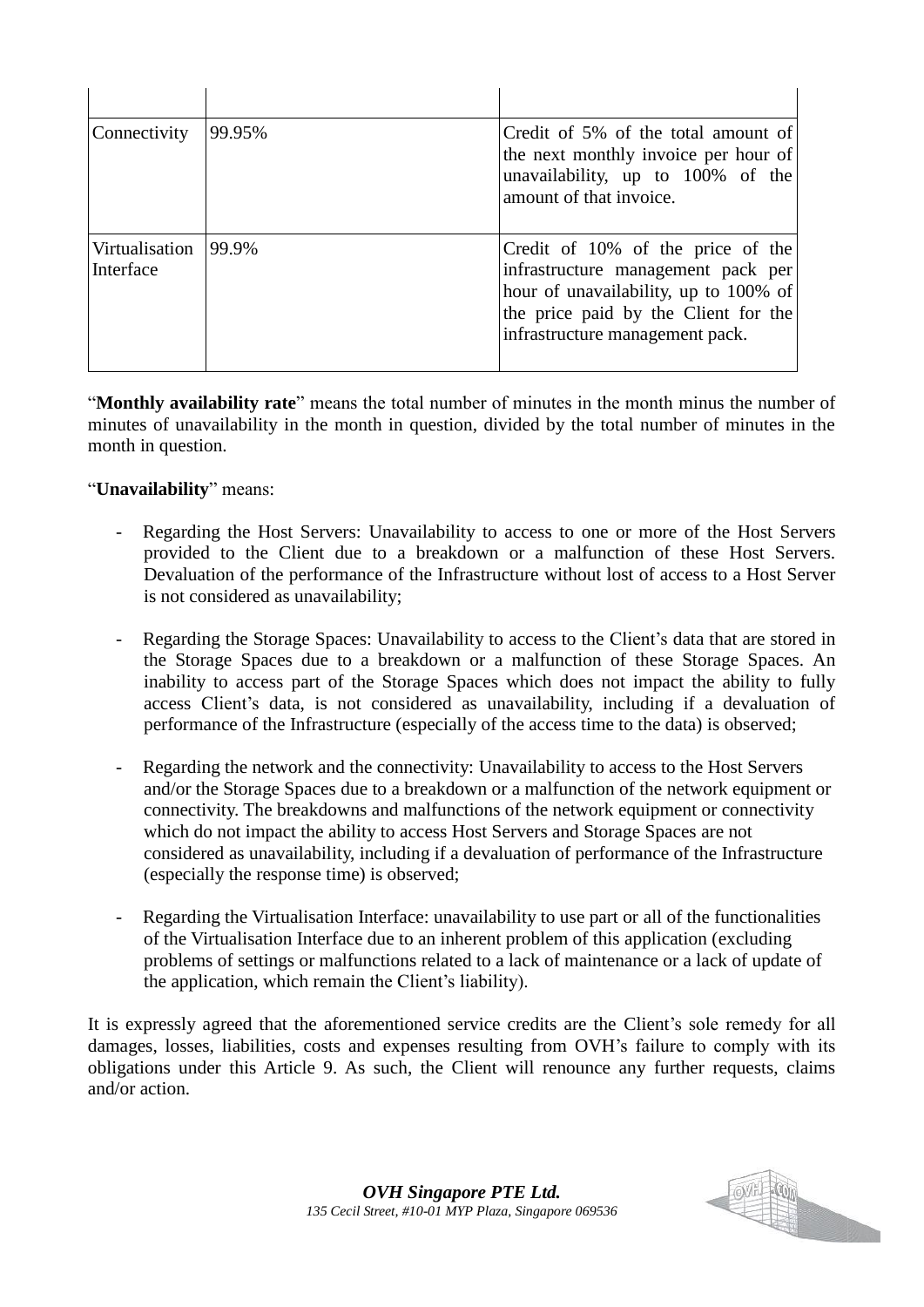If any event leads to the non-respect of several Service Levels defined above, there could not be any accumulation of credits. In such a case, the most favourable Credits for the Client shall be applied.

The total service credits allocated by OVH to the Client in any given month shall in no circumstances exceed the price paid by the Client for the Service during that month.

The Client may not submit a claim under the SLA beyond one month after the closing of the trouble ticket corresponding to a malfunction and for which he could seek compensation as per this article.

The service credits are credited directly to the Supplier account belonging to the Client, on The Client's request. The Client shall make its request in its Management Interface, in the month following the month in which the Supplier recorded the downtime. Otherwise, the Client is no longer eligible to obtain such compensation.

The Client may not claim for service credits under Article 9 where the unavailability results, in whole or in part, from (i) events or factors beyond control of OVH, including but not limited to events of force majeure, actions of a third-party, internet connection issues, the malfunction of the internet, the malfunction or misuse of hardware or software under the control of the Client (in particular applications running on the Instance), (ii) a breach of the obligations of the Client pursuant to this Contract (notably failure to collaborate with OVH to resolve the incident),

(iii) the misuse or inappropriate use of the Service by the Client (notably incorrect network settings), (iv) scheduled maintenance, (v) an interruption permitted pursuant to OVH's General Terms and Conditions, or (vi) computer hacking or piracy.

In such cases, excluding point (iv), OVH reserves the right to invoice the Client for the cost of the work done to re-establish the availability of the Services. OVH shall provide a quotation for such work which shall be sent to the Client for approval.

OVH shall use all reasonable endeavours to establish the cause of the unavailability, and confirm which exclusion set out above applies. OVH shall be permitted to use components in its information system (such as connection data) for this purpose.

# **ARTICLE 10**: **ADDITIONAL IP-ADDRESSES**

OVH can offer a number of additional IPv4s, which may or may not be charged for. Since the growing scarcity of IPv4s in different countries across the world means growing purchase costs, OVH may apply charges to IPv4s that have previously been offered free of charge.

In the case where an IPv4 that had previously been free of charge becomes billable, the client will be offered the choice to either accept the charge, or release the concerned IPv4.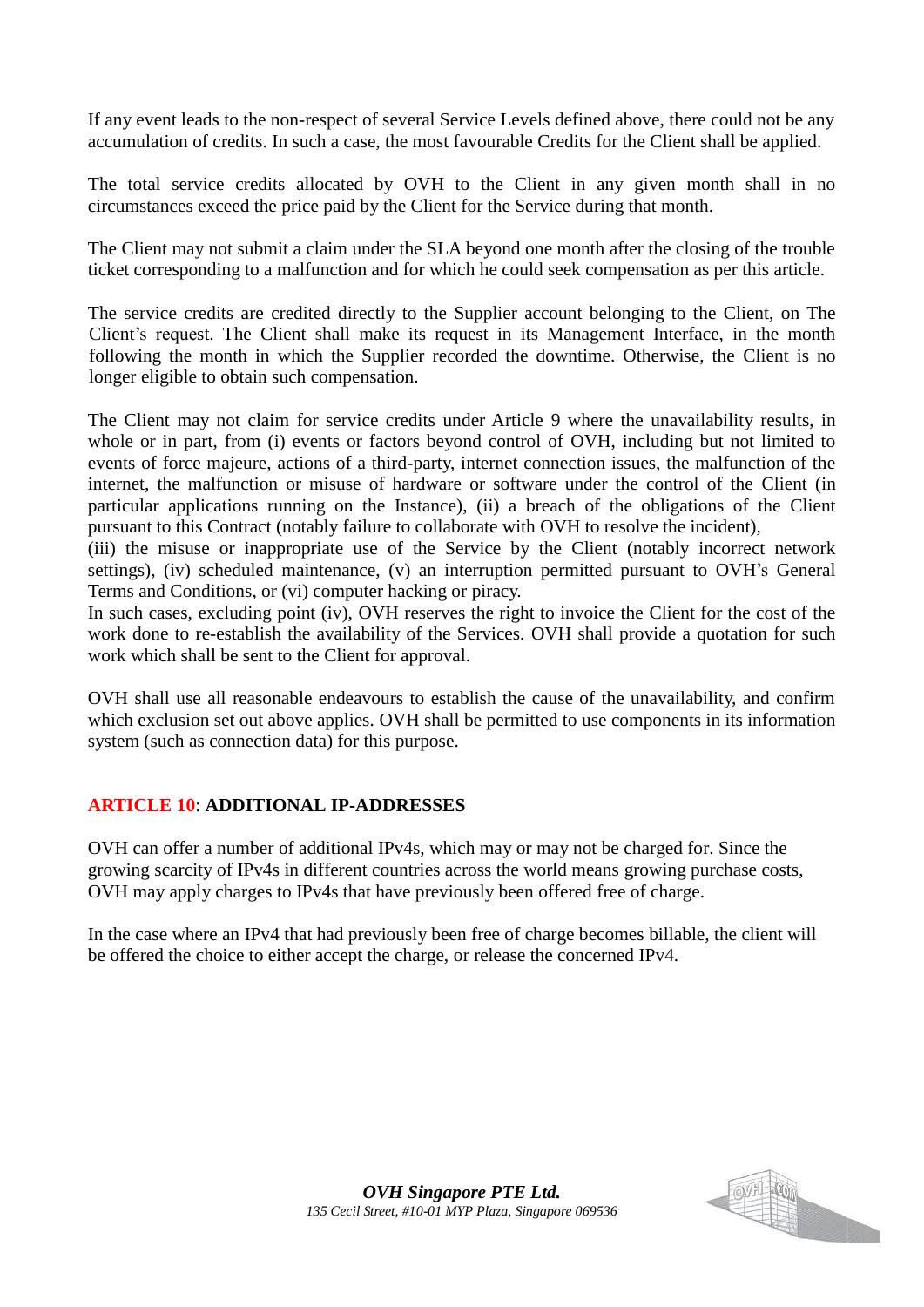## **ARTICLE 12**: **PRICING**

Pricing for the Private Cloud is available at www.ovh.com.sg

These prices are quoted before tax and the Service is intended exclusively for professionals. The rate indicated on the order published by OVH does not include charges for additional services, option and features or excess volume usage.

Each month the Service is automatically renewed based on the ongoing resources and configuration of the Services used by the Client at the end of the previous month.

Any month started is due and payable by the Client.

The outgoing bandwidth of the Private Cloud is limited to a maximum output of data. The Client can subscribe to the option of allowing an increase in output.

In certain circumstances, OVH may require the Client to pay a deposit in respect of the Services.

Without prejudice to any other rights, OVH may at its discretion, refuse to accept any order placed by the Client if the Client defaults in respect of any payment due to OVH.

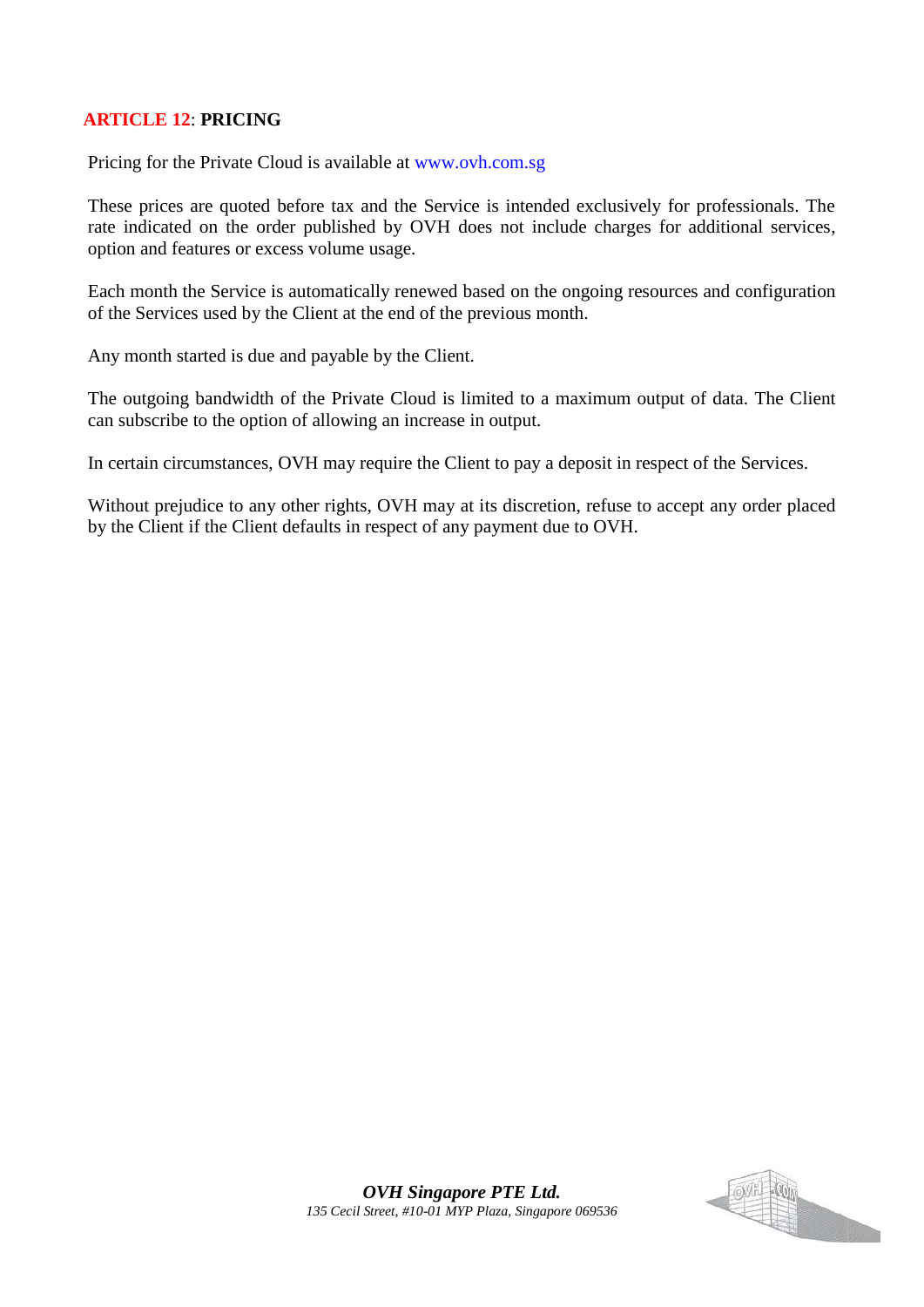#### **APPENDIX 1**

#### **PRIVATE CLOUD BACKUP & DISASTER RECOVERY OPTIONS**

*This Appendix describes and sets out specific conditions applicable to the Backup and Disaster Recovery optional features of OVH Private Cloud Services ("Backup and Disaster Recovery Options"). It supplements and is an integral part of the Private Cloud Specific Conditions.* 

**Description.** The Backup and Disaster Recovery Options allow the Client to back up and restore the Virtual Machines of its Private Cloud as well as the data stored thereon.

**Software.** The Backup and Disaster Recovery Options software made available to the Client within the Service are developed by third party suppliers (the "Third Party Products"), and integrated into the Management and Virtualisation Interfaces. To the extent OVH is not involved in the design and development of the Third Party Products made available to the Client within the Backup and Disaster Recovery Options, OVH is not responsible for their potential technical errors, security vulnerabilities, incompatibilities or instabilities, and offers no guarantee for such Third Party Products. The Client is only authorized to use the Third Party Products in accordance with the terms of the Private Cloud Special Conditions, and in particular is forbidden from decompiling, accessing the source code, reinstalling on any other infrastructure, or sub-licensing the Third Party Product software or systems made available to it. OVH and Third Party Products reserves the right to modify the Third Party Products at any time.

**Storage Spaces.** The storage spaces allocated to the Backup and Disaster Recovery Options (the Storage Spaces") are physically segregated from the Infrastructure in which the Client's Private Cloud is installed. The location of the Storage Space used for the Backup and Disaster Recovery Options may vary depending of the Private Cloud Services Datacenter selected by the Client in the Order. Depending of such selection, the Storage Spaces may be located in the same Datacenter than for Private Cloud Services or in a different one. The Client is responsible to ensure such location suits to its needs and requirements.

**Conditions of use.** The Client is solely responsible for the use of the Backup and Disaster Recovery Options, and notably to (a) select the Virtual Machine of its Private Cloud to be backed up, (b) configure the back-up frequency and quantity it wishes to apply to such, (c) check that the backup and restore operations have been fully performed in accordance with its requirements and chosen configuration, (d) control the integrity of the back-up with tools and software included in Third-Party Products and/or any other tools which the Client considers as appropriate, and (e) in the event of failure, the Client shall be responsible to restart the backup and restore operation. OVH does not manage the Back-up and Disaster recovery operations performed within the Services, and shall not be liable for the consequences of any failure, malfunction or error of the Backup and Disaster Recovery Options. The Client shall promptly notify to OVH any discovered malfunction, error or failure of the Backup and Disaster Recovery Options. Backup and Disaster Recovery Options can be suspended and/or interrupted in the conditions provided within the applicable terms.